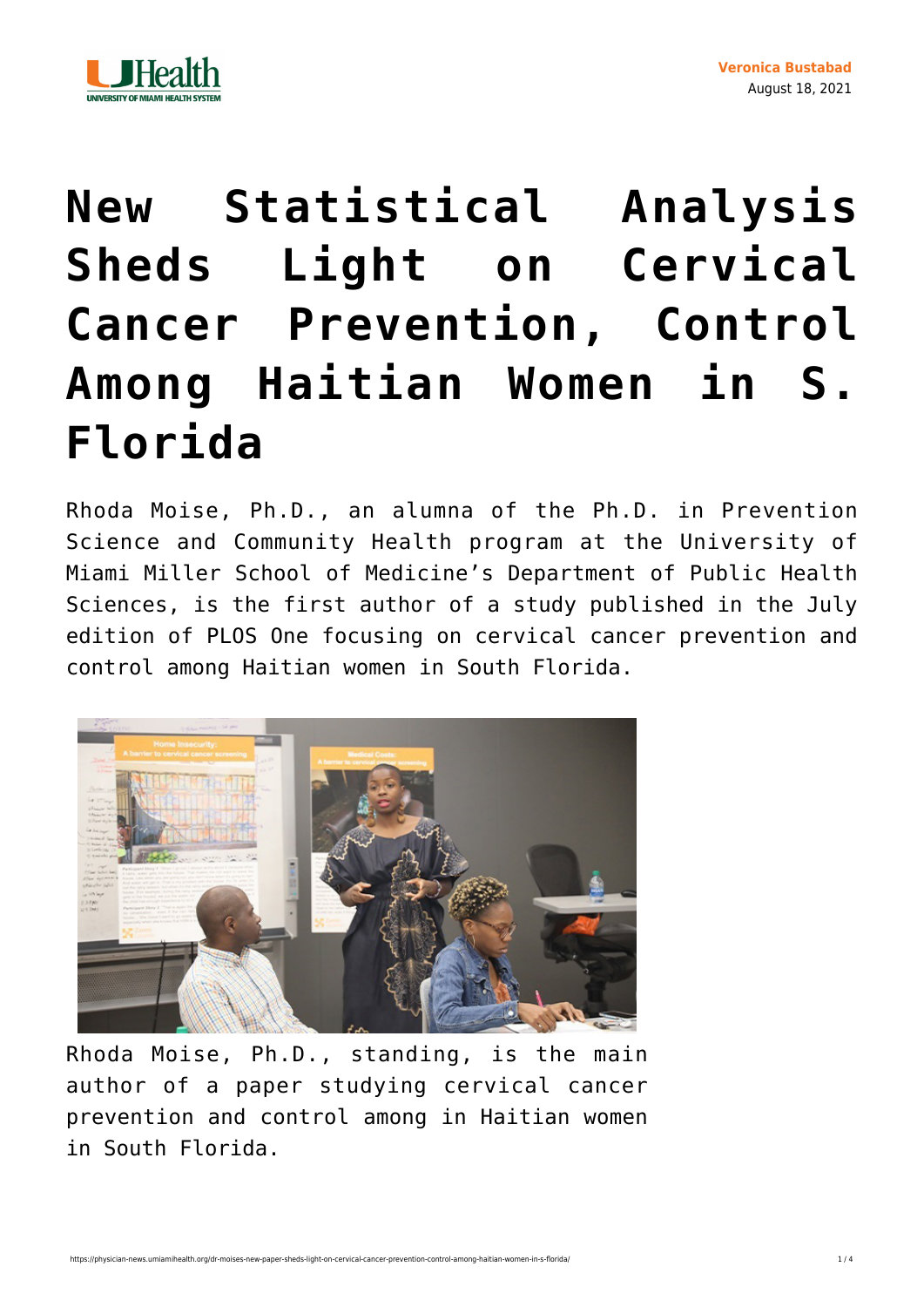

Dr. Moise and the co-authors of the study conducted a statistical analysis to identify the barriers and facilitators to cervical cancer screening among Haitian women living in Miami-Dade County. The Miami metropolitan area has the largest community of Haitians living in the United States and although overall cervical cancer-related mortality has decreased in the U.S., women of African ancestry— including Haitian women in particular—experience a disproportionate burden of cervical cancer.

Study participants included Haitian women from 30 to 65 who live in South Florida and reported a lack of a Pap smear in the last three years.

"As a mixed methodologist, I see value in both quantitative and qualitative scientific inquiry," Dr. Moise said. "Results from this statistical analysis guided my qualitative research in Haiti, which was also published this year in the Journal of Health Education and Behavior."

A myriad of factors were evaluated in the study, including citizenship status, age, education, employment, access to care, marital status and insurance. Results of the study show that the predominant factor that predicted cervical cancer risk in Haitian women is citizenship status. Other significant variables included length of time in the U.S. and access to routine care.

Furthermore, perceived access to care proved to have a greater association than health insurance to a participant's screening history. Education, employment and marital status served as facilitators and demonstrated a mild influence in predicting the women's health and health behavior.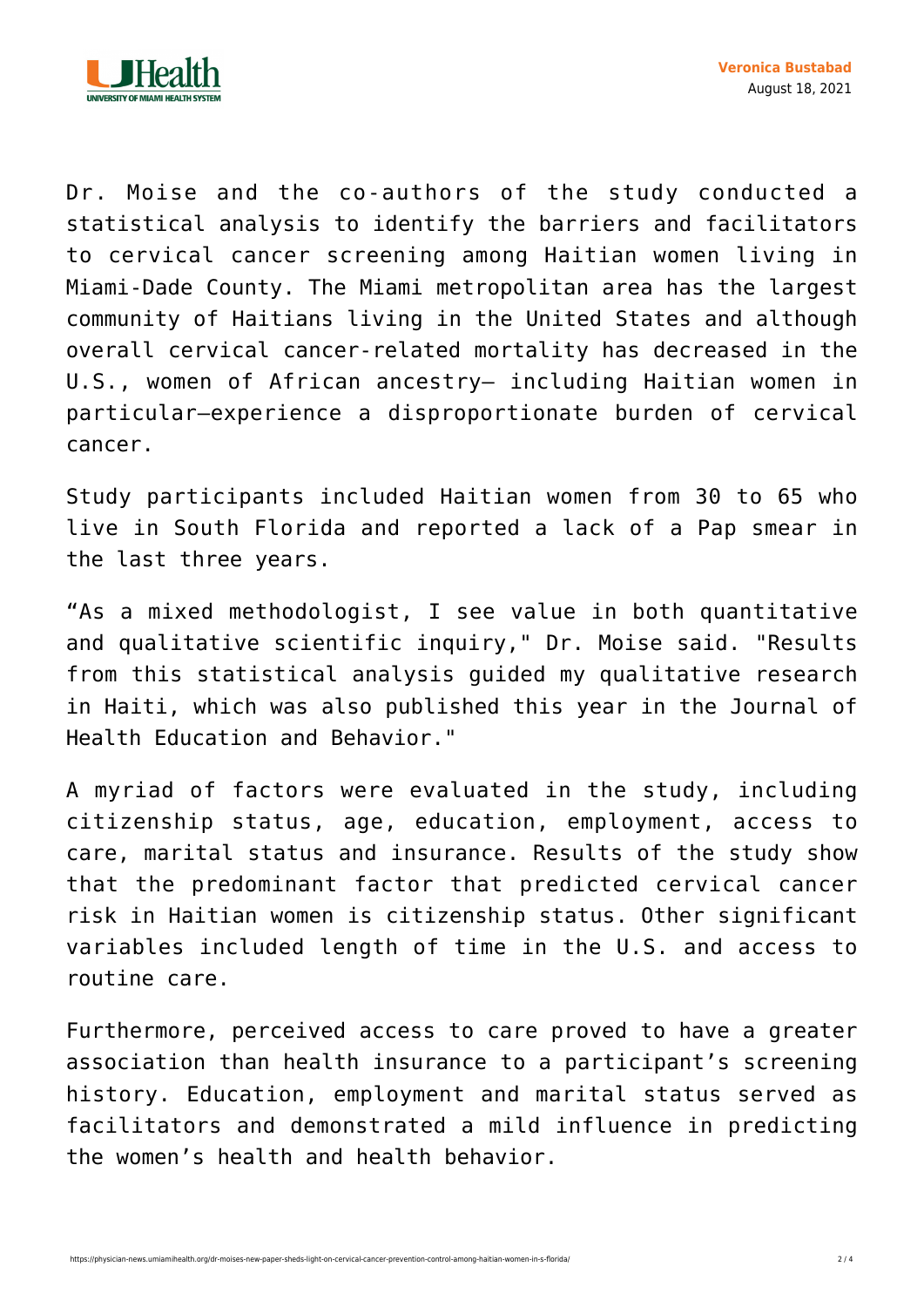

Women who are middle or older age were also more likely to report previous screening history compared to younger women.

"There is a Haitian proverb that says 'A fish that dies in water did not drown,' and I offer it as a metaphor inviting collective reflection on its mirror to our modern-day concerns of health," Dr. Moise said.

## **Highlighting Targeted Interventions**

Overall, the study highlights the need for targeted interventions to address the factors that influence HPV infection and related cancer among Haitian women. Findings from the study will inform public health planning and delivery of health care services to the population.

To improve health outcomes for Haitian women, future research should focus on HPV screening knowledge, attitudes, and behaviors as well as on access and barriers.

*"*We have to acknowledge our increasing globalization and connectivity alongside our moral imperative to address issues with a unified effort to promote wellness for all, systematically," added Dr. Moise.

Co-authors of the study included Raymond Balise, Ph.D., M.A., assistant professor of biostatistics in the Department of Public Health Sciences, Camille Ragin, Ph.D., M.P.H., associate professor in the Cancer Prevention and Control Program at Fox Chase Cancer Center, and Erin Kobetz, Ph.D., M.P.H., professor and associate director of Population Science and Cancer Disparities at Sylvester Comprehensive Cancer Center.